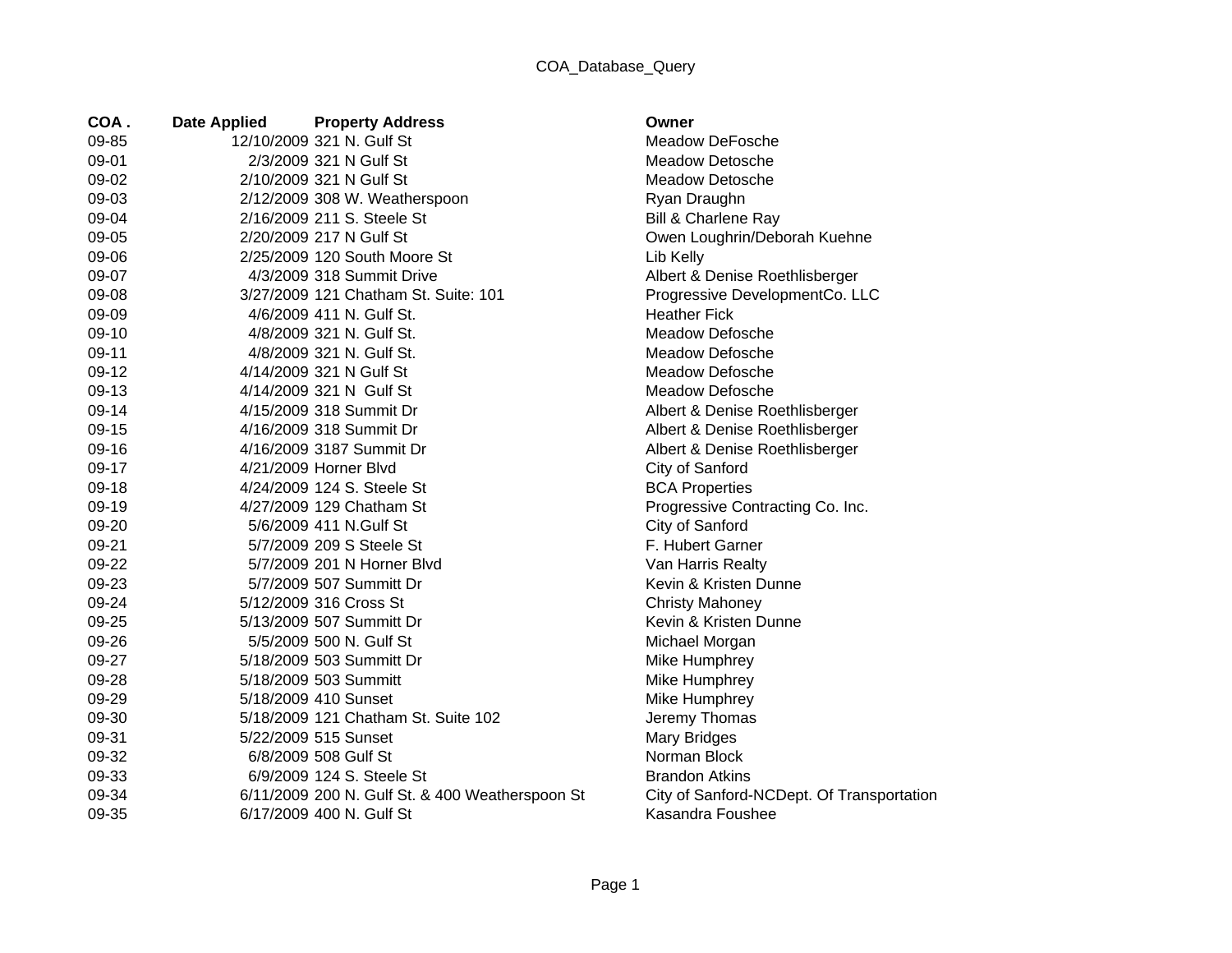| 09-36        | 6/19/2009 119 N Gulf St             |
|--------------|-------------------------------------|
| 09-37        | 6/19/2009 143 Chatham St            |
| 09-38        | 6/19/2009 129 Chatham St            |
| 09-39-VOID   | 6/22/2009 217 N. Gulf               |
| 09-40- VOII  | 6/22/2009 318 Summit Dr             |
| 09-41        | 6/22/2009 318 Summit Dr             |
| 09-42        | 6/22/2009 318 Summit Dr             |
| 09-86        | 12/15/2009 301,303,305 Chatham St   |
| 09-43        | 6/22/2009 223-A Wicker St           |
| 09-44        | 7/1/2009 201 N. Horner Blyd         |
| 09-45        | 7/8/2009 120 S. Steele St           |
| 09-46        | 7/13/2009 401N, Horner              |
| 09-47        | 7/13/2009 318 Summitt Dr            |
| 09-48        | 7/13/2009 318 Summitt Drive         |
| 09-49        | 7/16/2009 124 S Steele St           |
| 09-50        | 7/20/2009 312 Cross St              |
| 09-51        | 7/23/2009 401 N. Vance              |
| 09-52        | 7/24/2009 119 N. Gulf St            |
| 09-53        | 7/27/2009 125 Chatham St            |
| 09-55        | 7/30/2009 312 Green St              |
| 09-56        | 8/5/2009 503 Sunset Dr              |
| 09-57        | 6/19/2009 110 S. Moore St           |
| 09-58        | 8/11/2009 410 Sunset                |
| 09-59        | 8/11/2009 0 Summitt Drive           |
| 09-60        | 8/11/2009 410 Sunset Dr             |
| 09-61        | 8/11/2009 503 Summitt Dr            |
| 09-62        | 8/11/2009 111-113 Wicker            |
| 09-63        | 8/7/2009 0 Summitt Dr               |
| 09-64        | 8/7/2009 0 Summitt Dr               |
| 09-65 - Voic | 8/7/2009 410 Sunset Dr              |
| 09-66        | 9/1/2009 205 N. Gulf St.            |
| 09-67        | 9/2/2009 318 Summitt Dr             |
| 09-69        | 6/1/2009 307 W. Chisholm St         |
| 09-70        | 9/9/2009 0 Summitt Dr (503 Summitt) |
| 09-71        | 9/15/2009 504 N. Gulf St.           |
| 09-72        | 9/16/2009 201 N Gulf St             |
| 09-73        | 9/18/2009 506 Summitt Drive         |

David & April Montgomery Progressive Dev. Co. LLC Progressive Dev. Co. LLC James & Letha Wood Albert & Denise Roethlisberger Albert & Denise Roethlisberger Albert & Denise Roethlisberger Red Dog Properties Inc. Janice M. Mosley Edward & Angela Murchison Mark & Nancy Lane City of Sanford Albert & Denise Roethlisberger Albert & Denise Roethlisberger **BCA Properties** Virgil & Susan Lewis R. O. Pace David & April Montgomery Progressive Dev. Co. LLC **Exodus Realty LLC** Jimmy & Tonya Haire Buck & Katie Harris Mike & Nancy Humphrey Mike and Nancy Humphrey Michael & Nancy Humphrey Michael & Nancy Humphrey David Nestor Michael & Nancy Humphrey Michael & Nancy Humphrey Michael & Nancy Humphrey Corey & Rebecca Shellenberger Al & Denise Roethlisberger Tim Mercer Michael & Nancy Humphrey Wayne & Morgan Cook Nadia Durand David & Keely Stalker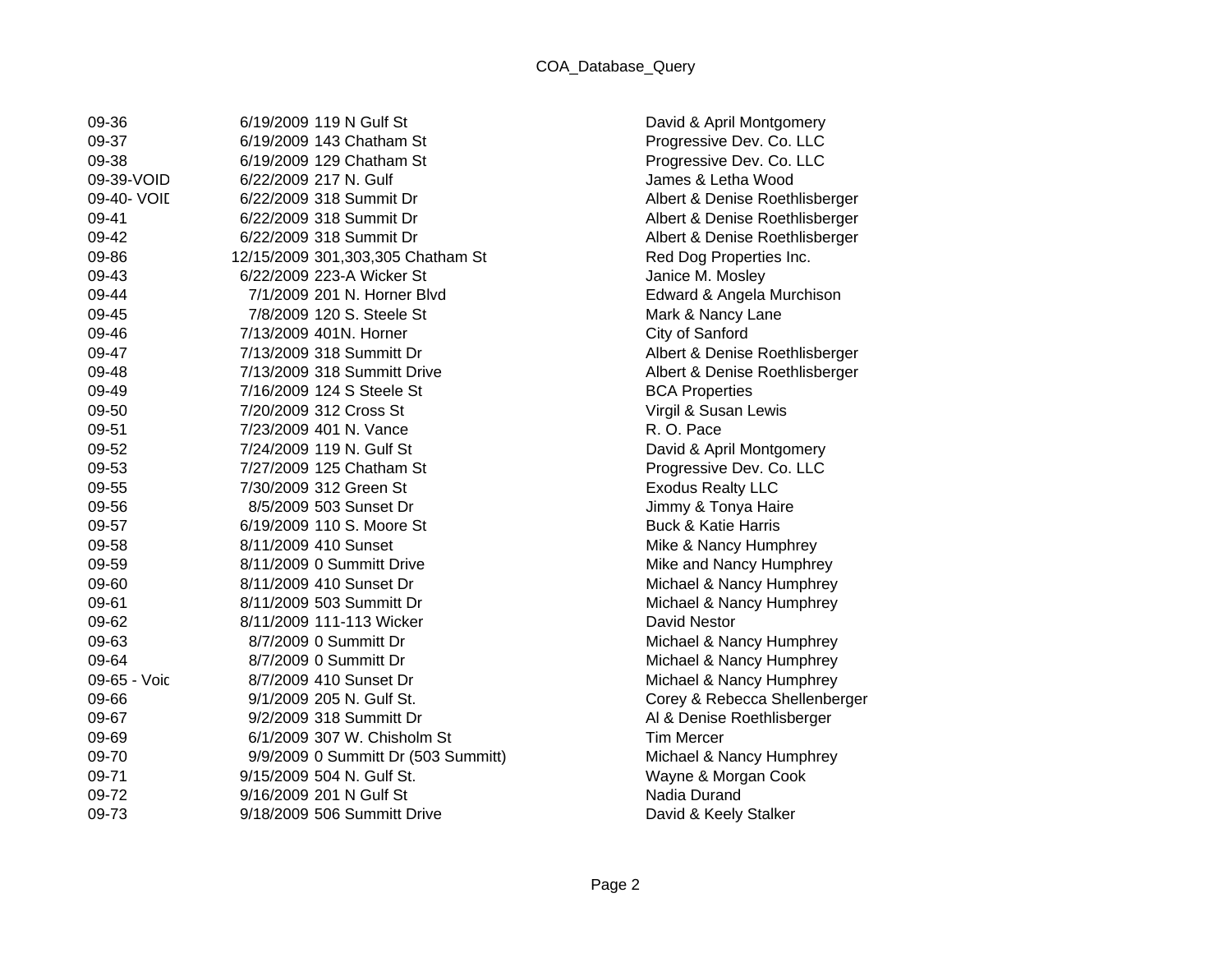| 09-74 | 10/2/2009 223 N. Vance St.     | <b>William Houston</b> |
|-------|--------------------------------|------------------------|
| 09-75 | 10/13/2009 311 Summitt Dr      | LD & Thelma J. Kitts   |
| 09-76 | 10/16/2009 120 South Steele St | <b>BCA Properties</b>  |
| 09-77 | 10/19/2009 407 N. Gulf St.     | Tracey & Johnny Ponce  |
| 09-78 | 10/19/2009 523 Summitt         | Roberta Kraitsik       |
| 09-79 | 10/22/2009 311 Summitt Dr      | L. B. Kitts            |
| 09-80 | 11/5/2009 504 N Gulf St        | Wayne & Morgan Cook    |
| 09-81 | 11/10/2009 110 S Moore St      | <b>Buck Harris</b>     |
| 09-82 | 11/12/2009 507 Summitt Dr      | Kevin & Kristin Dunne  |
| 09-83 | 11/13/2009 407 N. Gulf St.     | <b>Tracey Ponce</b>    |
| 09-84 | 11/17/2009 510 Summitt Dr      | Kirk Hebert            |
| 09-87 | 12/30/2009 125 Chatham St      | Progressive Dev.Co. LL |

William Houston L D & Thelma J. Kitts 10009 120 Steele Steele Steele Steele Steele Steele Steele Steele Steele Steele Steele Steele Steel L. B. Kitts Wayne & Morgan Cook Buck Harris Kevin & Kristin Dunne Tracey Ponce Kirk Hebert Progressive Dev.Co. LLC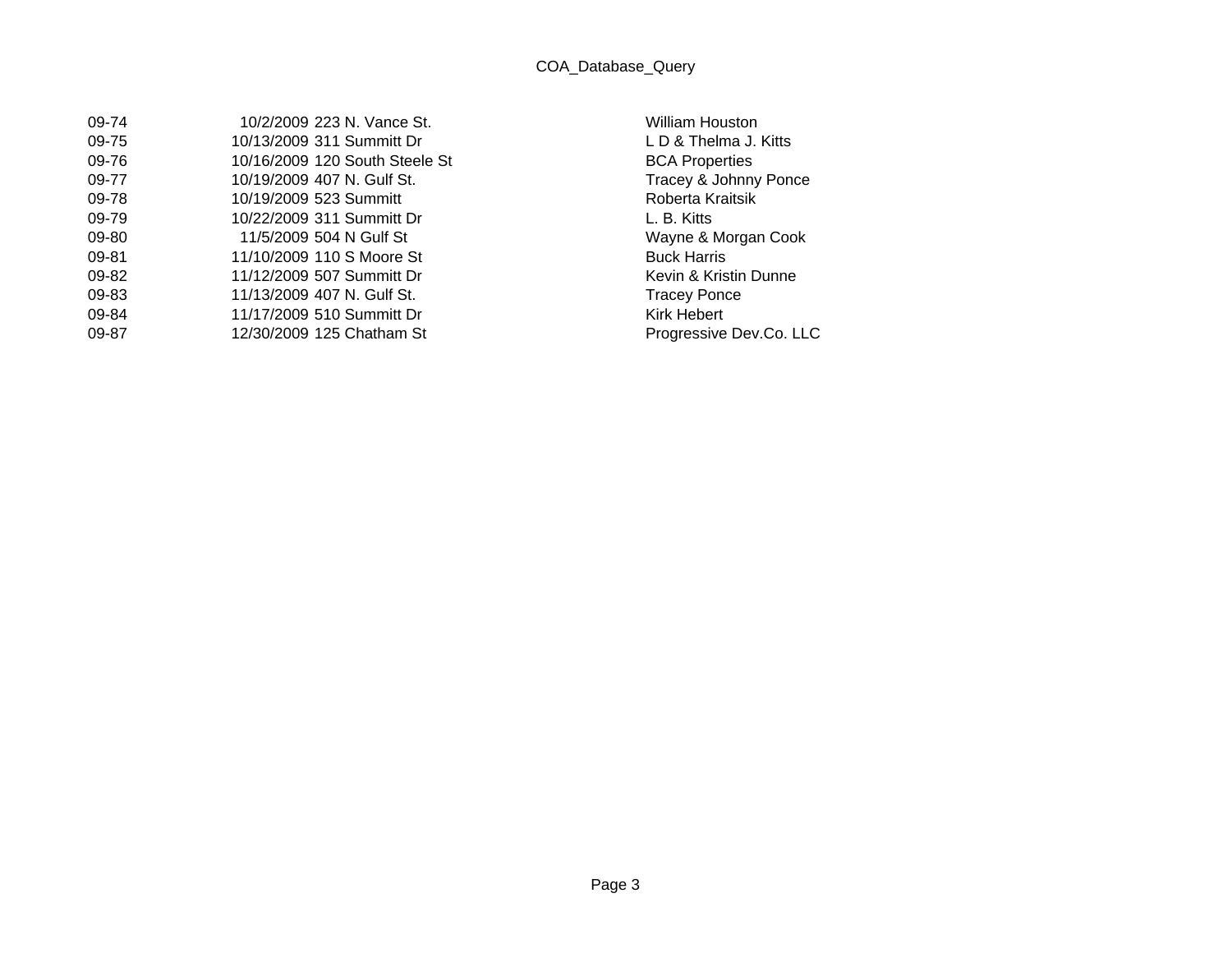## COA\_Database\_Query

| <b>Owner Address</b>     | <b>City</b> | <b>State</b> | <b>Owner Phone Number</b> | <b>Applicant</b>               |
|--------------------------|-------------|--------------|---------------------------|--------------------------------|
| 321 N. Gulf St           | Sanford     | <b>NC</b>    | 931-510-7134              | Meadow DeFosche                |
| 321 N Gulf St            | Sanford     | <b>NC</b>    | 931-510-7134              | Meadow Detosche                |
| 321 N Gulf St            | Sanford     | <b>NC</b>    | 931-510-7134              | Meadow DeFosche                |
| 308 West Weatherspoon St | Sanford     | <b>NC</b>    | 919-610-5525              | Ryan Draughn                   |
| 211 S. Steele St         | Sanford     | <b>NC</b>    | 919-774-9611              | <b>Bill &amp; Charlene Ray</b> |
| 120 South Moore St       | Sanford     | <b>NC</b>    | 919-708-2805              | <b>Bill Joyce</b>              |
| 318 Summit Dr            | Sanford     | <b>NC</b>    | 919-777-2721              | Al Roethlisberger              |
| 121 Chatham St           | Sanford     | <b>NC</b>    | 919-718-5454              | Gregg Hamm                     |
| 411 N. Gulf St.          | Sanford     | <b>NC</b>    | 919-718-9951              | <b>Heather Fick</b>            |
| 321 N. Gulf St.          | Sanford     | <b>NC</b>    | 931-510-7134              | <b>Scott Myers</b>             |
| 321 N. Gulf St.          | Sanford     | <b>NC</b>    | 931-510-7134              | <b>Scott Myers</b>             |
| 321 N Gulf St            | Sanford     | <b>NC</b>    | 931-510-7134              | <b>Scott Myers</b>             |
| 321 N Gulf St            | Sanford     | <b>NC</b>    | 931-510-7134              | <b>Scott Myers</b>             |
| 318 Summit Dr            | Sanford     | <b>NC</b>    | 919-777-2721              | Albert Roethlisberger          |
| 318 Summit Dr            | Sanford     | <b>NC</b>    | 919-777-2721              | Albert Roethlisberger          |
| 318 Summit Dr            | Sanford     | <b>NC</b>    | 919-777-2721              | Albert Roethlisberger          |
| Horner Blvd              | Sanford     | <b>NC</b>    | 919-770-1833              | <b>Tim Shaw</b>                |
| 116 S. Steele St         | Sanford     | <b>NC</b>    | 919-770-9798              | <b>Brandon Atkins</b>          |
| 143 Charlotte Ave        | Sanford     | <b>NC</b>    | 919-718-5454              | Joni Martin                    |
| 225 E. Weatherspoon St   | Sanford     | <b>NC</b>    | 919-775-8314              | City of Sanford                |
| 319 Rod Sullivan Rd      | Sanford     | <b>NC</b>    | 919-774-8003              | F. Hubert Garner               |
| 201 North Horner Blvd    | Sanford     | <b>NC</b>    |                           | <b>Edward Murchison</b>        |
| 507 Summitt Dr           | Sanford     | <b>NC</b>    | 919-353-4609              | Kevin & Kristen Dunne          |
| 316 Cross St             | Sanford     | <b>NC</b>    | 919-774-3754              | <b>Christy Mahoney</b>         |
| 507 Summitt Dr           | Sanford     | <b>NC</b>    | 919-593-2019              | Kristine & Kevin               |
| 500 N. Gulf St           | Sanford     | <b>NC</b>    | 919-708-7807              | Michael Morgan                 |
| 503 Summitt Dr           | Sanford     | <b>NC</b>    | 919-777-9112              | Mike Humphrey                  |
| 503 Summitt Dr           | Sanford     | <b>NC</b>    | 919-777-9112              | Mike Humphrey                  |
| 503 Summitt Dr           | Sanford     | <b>NC</b>    | 919-777-9112              | Mike Humphrey                  |
| 143 Charlotte Ave        | Sanford     | <b>NC</b>    | 919-718-5454              | Jeremy Thomas                  |
| 515 Sunset               | Sanford     | <b>NC</b>    | 919-776-6798              | <b>Mary Bridges</b>            |
| 508 Gulf St              | Sanford     | <b>NC</b>    | 919-412-3777              | Norman Block                   |
| 124 S. Steele St         | Sanford     | <b>NC</b>    |                           | <b>Brandon Atkins</b>          |
| 225 E. Weatherspoon St   | Sanford     | <b>NC</b>    | 919-775-8332              | City of Sanford                |
| 400 N. Gulf St           | Sanford     | <b>NC</b>    | 919-718-0685              | Kasandra Foushee               |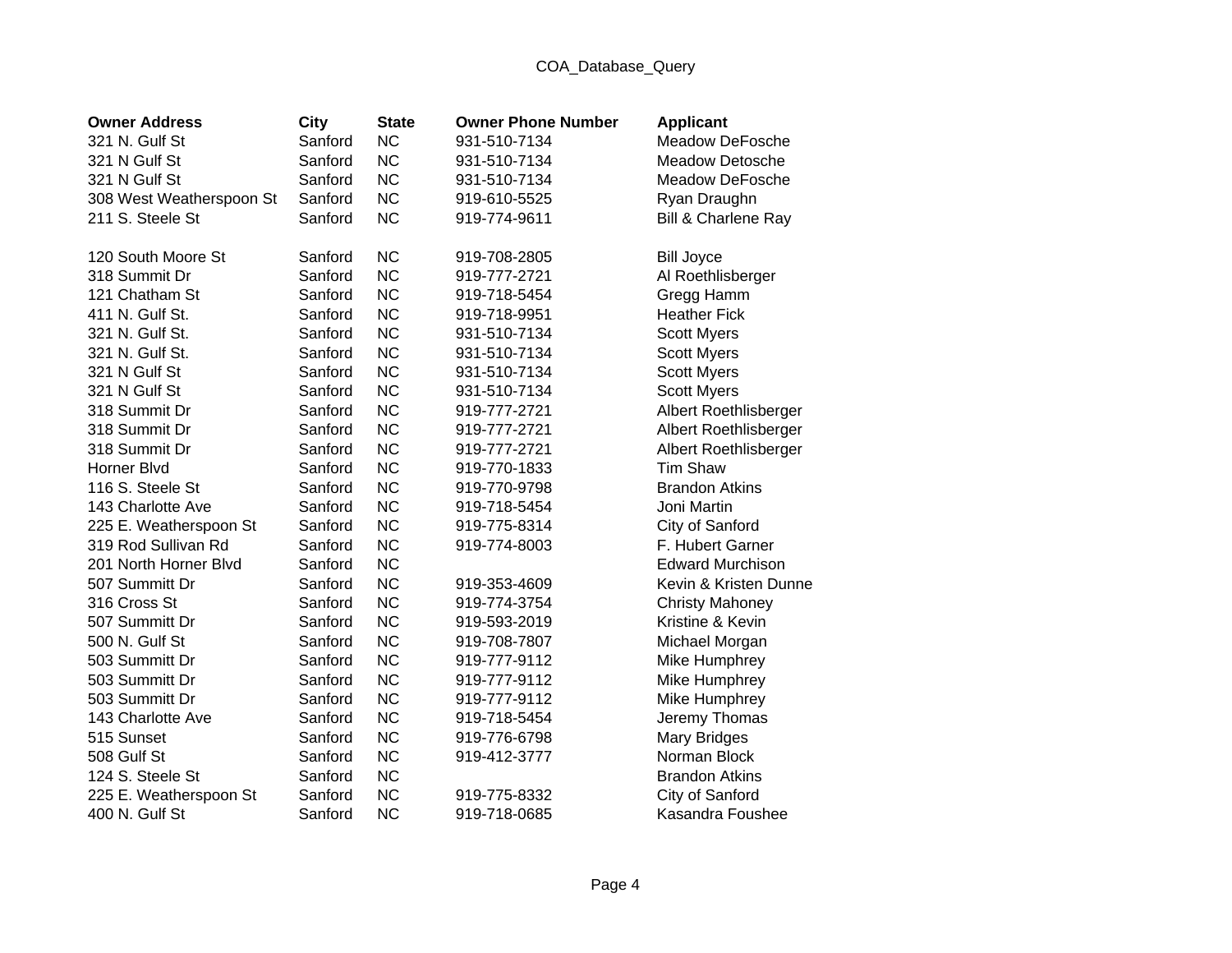| 119 N. Gulf St        | Sanford | <b>NC</b> | 919-774-5992 | David & April Montgomery       |
|-----------------------|---------|-----------|--------------|--------------------------------|
| 143 Charlotte Ave     | Sanford | <b>NC</b> | 919-718-5454 | Joni Martin                    |
| 143 Charlotte Ave     | Sanford | <b>NC</b> | 919-718-5454 | Joni Martin                    |
| 217 N. Gulf St.       | Sanford | <b>NC</b> | 919-776-3867 | James Wood                     |
| 318 Summit Dr         | Sanford | <b>NC</b> | 919-777-2721 | Albert & Denise Roethlisberge  |
| 318 Summit Dr         | Sanford | <b>NC</b> | 919-777-2721 | Albert & Denise                |
| 318 Summit Dr         | Sanford | <b>NC</b> | 919-777-2721 | Albert & Denise                |
| 144 S. Steele St      | Sanford | <b>NC</b> | 919-776-4351 | A & K Properties               |
| 223-A- Wicker St      | Sanford | <b>NC</b> | 919-498-6106 | Janice M. Mosley               |
| 201 N. Horner Blvd    | Sanford | <b>NC</b> | 919-777-5160 | Edward & Angela Murchison      |
| 120 S. Steele St      | Sanford | <b>NC</b> | 919-774-4092 | Mark & Nancy Lane              |
| 225 East Weatherspoon | Sanford | <b>NC</b> | 919-775-8230 | City of Sanford                |
| 318 Summitt Dr        | Sanford | <b>NC</b> | 919-777-2721 | Albert & Denise Roethlisberger |
| 318 Summitt Dr        | Sanford | <b>NC</b> | 919-777-2721 | Albert & Denise                |
| 116 S. Steele St      | Sanford | <b>NC</b> | 919-776-2092 | <b>BCA Properties</b>          |
| 312 Cross St          | Sanford | <b>NC</b> | 910-949-0462 | Virgil & Susan Lewis           |
| 2307 Wilkins Dr.      | Sanford | <b>NC</b> | 919-776-5828 | R. O. Pace                     |
| 119 N. Gulf St        | Sanford | <b>NC</b> | 919-774-5992 | David & April Montgomery       |
| 143 Charlotte Ave     | Sanford | <b>NC</b> | 919-718-5454 | Joni Martin                    |
| 115 Hillcrest Dr.     | Sanford | <b>NC</b> | 919-774-4922 | Imelda S. Jones                |
| 503 Sunset Dr         | Sanford | <b>NC</b> | 919-776-8048 | Jimmy Haire                    |
| 110 South Moore St    | Sanford | <b>NC</b> | 919-774-6400 | <b>Buck Harris</b>             |
| 410 Sunset Dr         | Sanford | <b>NC</b> | 919-777-9112 | Mike Humphrey                  |
| 503 Summitt Dr        | Sanford | <b>NC</b> | 919-777-9112 | Mike Humphrey                  |
| 503 Summitt Dr        | Sanford | <b>NC</b> | 919-777-9112 | Mike Humphrey                  |
| 503 Summitt Dr        | Sanford | <b>NC</b> | 919-777-9112 | Mike Mike Humphrey             |
| 403 Steele            | Sanford | <b>NC</b> |              | Gilchrist                      |
| 503 Summitt Dr        | Sanford | <b>NC</b> | 919-777-9112 | Michael & Nancy Humphrey       |
| 503 Summitt Dr        | Sanford | <b>NC</b> | 919-777-9112 | Michael & Nancy Humphrey       |
| 503 Summitt Dr        | Sanford | <b>NC</b> | 919-777-9112 | Michael & Nancy Humphrey       |
| 205 N. Gulf St        | Sanford | <b>NC</b> | 919-338-2045 | Corey & Rebecca Shellenberger  |
| 318 Summitt Dr        | Sanford | <b>NC</b> | 919-777-2721 | Al Roethlisberger              |
| 405 Hawkins Ave       | Sanford | <b>NC</b> | 910-770-3462 | <b>Tim Mercer</b>              |
| 503 Summitt Dr        | Sanford | <b>NC</b> | 919-777-9112 | Michael & Nancy Humphrey       |
| 504 N. Gulf St        | Sanford | <b>NC</b> | 919-539-1455 | Wayne Cook                     |
| 201 N. Gulf St        | Sanford | <b>NC</b> | 919-777-5190 | Nadia Durand                   |
| 506 Summitt Dr        | Sanford | <b>NC</b> | 919-721-7129 | David & Keely Stalker          |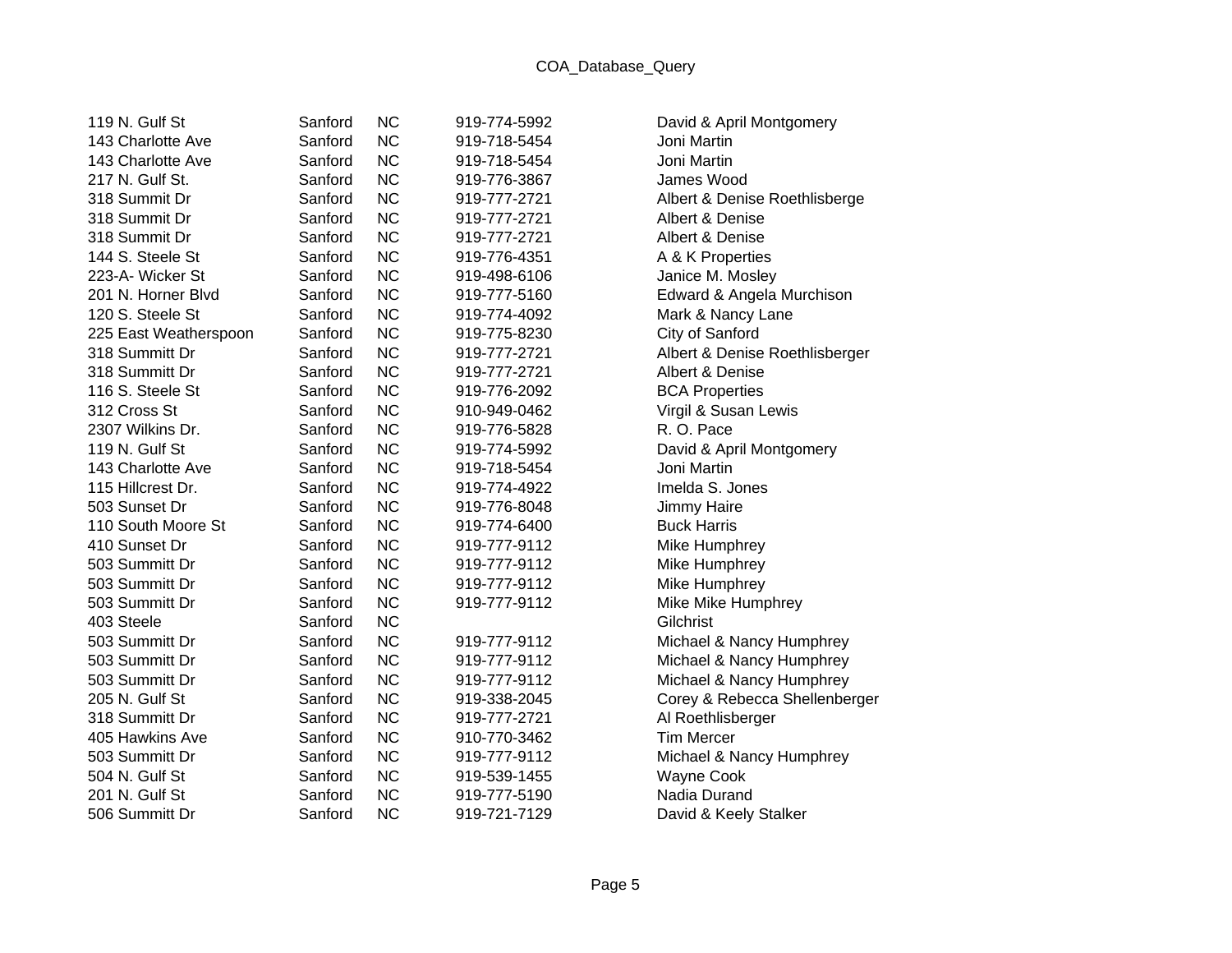| 223 N. Vance St   | Sanford | NC. | 910-574-5790 | William Houston                 |
|-------------------|---------|-----|--------------|---------------------------------|
| 311 Summitt Dr    | Sanford | NC. | 919-774-3822 | LD & Thelma J. Kitts            |
| 116 S. Steele St  | Sanford | NC. | 919-774-4092 | Mark A. Lane                    |
| 407 N. Gulf St.   | Sanford | NC. | 919-775-3249 | <b>Tracey &amp;Johnny Ponce</b> |
| 523 Summitt Dr    | Sanford | NC. | 919-718-6573 | Roberta Kraitsik                |
| 311 Summitt Dr    | Sanford | NC. | 919-774-3822 | L. B. Kitts                     |
| 504 N. Gulf St    | Sanford | NC. | 919-539-1455 | Wayne Cook                      |
| 110 S. Moore St   | Sanford | NC. | 919-774-6400 | <b>Buck Harris</b>              |
| 507 Summitt Dr    | Sanford | NC. | 919-353-4609 | Kevin & Dristin Dunne           |
| 407 N. Gulf Drive | Sanford | NC. | 919-775-3249 | <b>Tracey Ponce</b>             |
| 510 Summitt Dr    | Sanford | NC. | 919-718-0655 | <b>Kirk Hebert</b>              |
| 143 Charlotte Ave | Sanford | NC. | 919-718-5454 | Joni Martin                     |
|                   |         |     |              |                                 |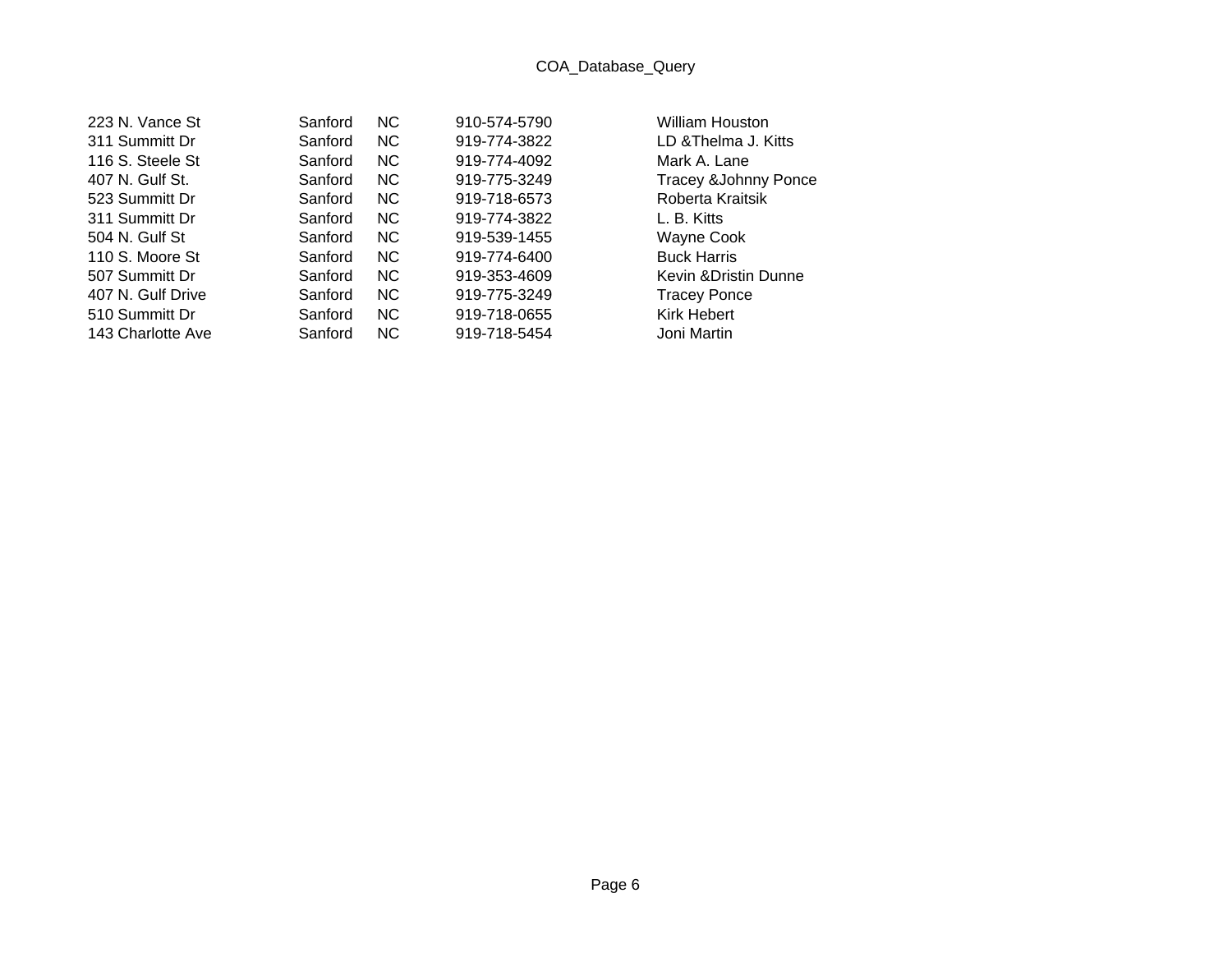## COA\_Database\_Query

| <b>Applicant Address</b>             | <b>Applicant Phone Number Minor/Major</b> |                |
|--------------------------------------|-------------------------------------------|----------------|
| 321 N. Gulf St                       | 931-510-7134                              | Minor          |
| 321 N Gulf St                        | 931-510-7134                              | Minor          |
| 321 N Gulf St                        | 931-510-7134                              | Minor          |
| 308 West Weatherspoon St.            | 919-610-5525                              | Minor          |
| 211 S. Steele St                     | 919-774-9611                              | Minor          |
|                                      |                                           | Minor          |
| 120 South Moore St                   | 910-639-7233                              | Minor          |
| 318 Summit Drive                     | 919-777-2721                              | Minor          |
| 121 Chatham St Suite 101             | 919-774-1888                              | Minor          |
| 411 N. Gulf St                       | 919-718-9951                              | Minor          |
| 321 N. Gulf St                       | 919-754-7433                              | Minor          |
| 321 N. Gulf St                       | 919-754-7433                              | Minor          |
| 321 N. Gulf St                       | 919-754-7433                              | Major          |
| 321 N. Gulf St                       | 919-754-7433                              | Major          |
| 318 Summit Dr                        | 919-777-2721                              | Minor          |
| 318 Summit Dr                        | 919-777-2721                              | Minor          |
| 318 Summit Dr                        | 919-777-2721                              | Minor          |
| Horner Blvd                          | 919-770-1833                              | Minor          |
| 116 S. Steele St                     | 919-770-9778                              | Major          |
| 143 Charlotte Ave                    | 919-718-5454                              | Minor          |
| 225 E. Weatherspoon St               | 919-775-8314                              | Minor          |
| 209 S. Steele St                     | 919-774-8003                              | Minor          |
| 738 Cotton Rd                        | 919-353-4665                              | Minor          |
| 507 Summitt Dr                       | 919-353-4609                              | Minor          |
| 316 Cross St                         | 919-774-3754                              | Minor          |
| 507 Summitt Dr                       | 919-593-2019                              | Minor          |
| 500 N Gulf St                        | 919-708-7807                              | Minor          |
| 503 Summitt Dr                       | 919-777-9112                              | Minor          |
| 503 Summitt Dr                       | 919-777-9112                              | Minor          |
| 410 Sunset                           | 919-777-9112                              | Minor          |
| 121 Chatham St. Suite 102            | 919-718-5454                              | Minor          |
| 515 Sunset                           | 919-776-6798                              | Minor          |
| 312 Mount Eden Place                 | 919-459-6326                              | Minor          |
| 124 S. Steele St                     | 919-776-2092                              | Minor          |
| 200 N. Gulf St. 400 Weatherspoon St. | 919-775-8332                              | Minor          |
| 400 N. Gulf                          | 919-775-8332                              | <b>PENDING</b> |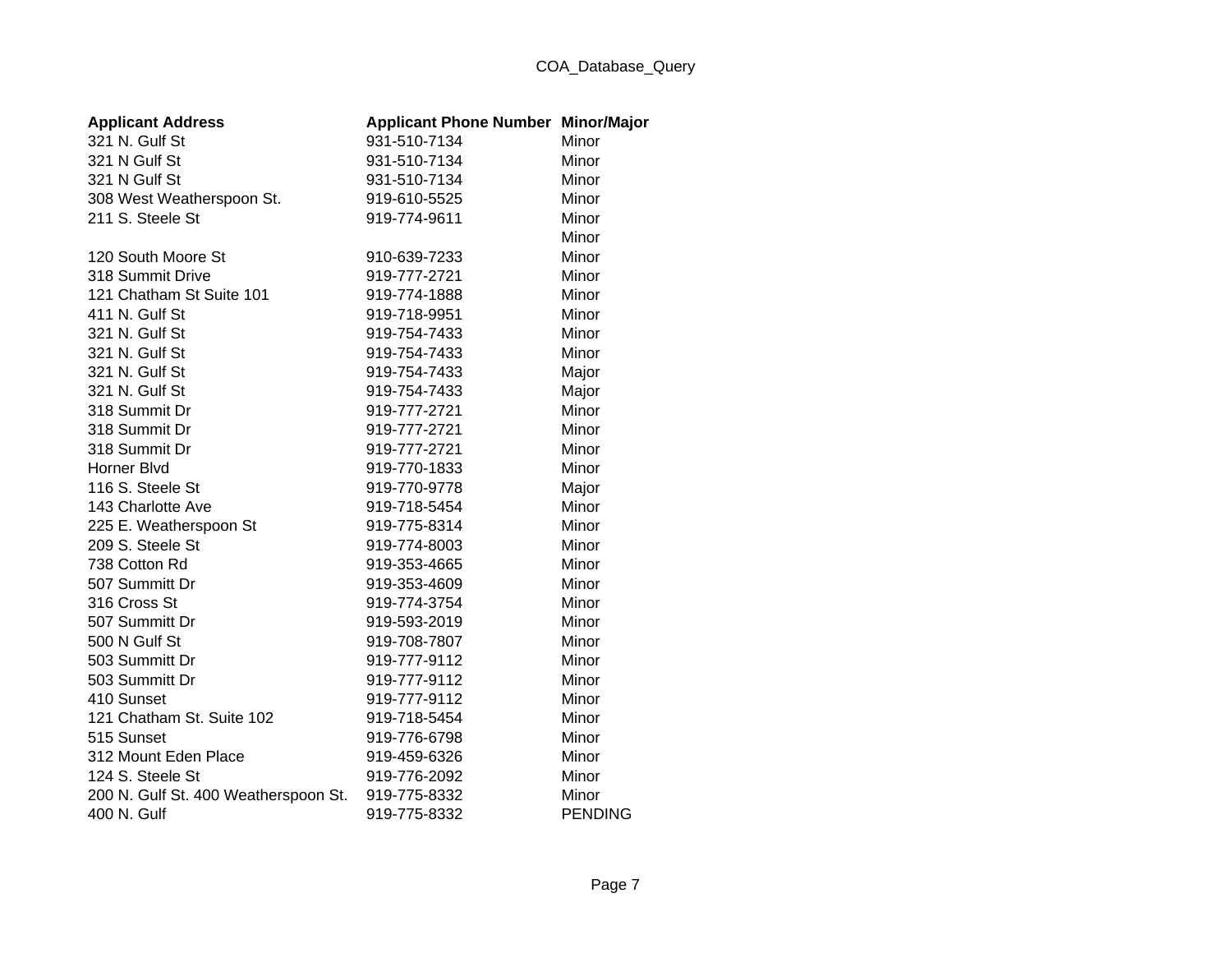| 119 N. Gulf            | 919-774-5992          | Minor          |
|------------------------|-----------------------|----------------|
| 143 Chatham St         | 919-718-5454-ext. 213 | <b>MAJOR</b>   |
| 143 Chatham St         | 919-718-5454          | <b>MAJOR</b>   |
| 217 North Gulf St.     | 919-776-3867          | <b>PENDING</b> |
| 318 Summit Dr          | 919-777-2721          | <b>VOID</b>    |
| 318 Summit Dr          | 919-777-2721          | Minor          |
| 318 Summit Dr          | 919-777-2721          | <b>MAJOR</b>   |
| 301,303.305 Chatham St | 919-776-4351          | Minor          |
| 223-A Wicker St        | 919-498-6106          | Minor          |
| 201 N. Horner Blvd     | 919-777-5160          | Minor          |
| 120 S. Steele St       | 919-774-4092          | Minor          |
| 401 N Horner           | 919-775-8230          | Minor          |
| 318 Summitt Dr         | 919-777-2721          | Major          |
| 318 Summitt Dr         | 919-777-2721          | Minor          |
| 124 S Steele St        | 919-776-2092          | Minor          |
| 312 Cross St           | 910-528-7505          | Minor          |
| 401 N Vance            | 919-776-5828          | Minor          |
| 119 N. Gulf St         | 919-774-5992          | Minor          |
| 143 Charlotte Ave      | 919-718-5454          | Minor          |
| 1520 Winterlocken Dr   | 919-353-9991          | Minor          |
| 503 Sunset Dr          | 919-776-8048          | Minor          |
| 110 S. Moore St        | 919-774-6400          | Minor          |
| 410 Sunset Dr          | 919-777-9112          | Minor          |
| 503 Summitt Dr         | 919-777-9112          | Minor          |
| 503 Summitt Dr         | 919-777-9112          | Minor          |
| 503 Summitt Dr         | 919-777-9112          | Minor          |
| 111-113 Wicker         |                       | Minor          |
| 503 Summitt Dr         | 919-777-9112          | <b>MAJOR</b>   |
| 503 Summitt Dr         | 919-777-9112          | Pending        |
| 503 Summitt Dr         | 919-777-9112          | Pending        |
| 205 N. Gulf St         | 919-338-2045          | Minor          |
| 318 Summitt Dr         | 919-777-2721          | Minor          |
| 405 Hawkins Ave        | 910-770-3462          | Minor          |
| 503 Summitt Dr         | 919-777-9112          | Minor          |
| 504 N. Gulf St         | 919-539-1455          | Minor          |
| 201N Gulf St           | 919-777-5190          | Minor          |
| 506 Summitt Dr         | 919-721-7129          | Minor          |